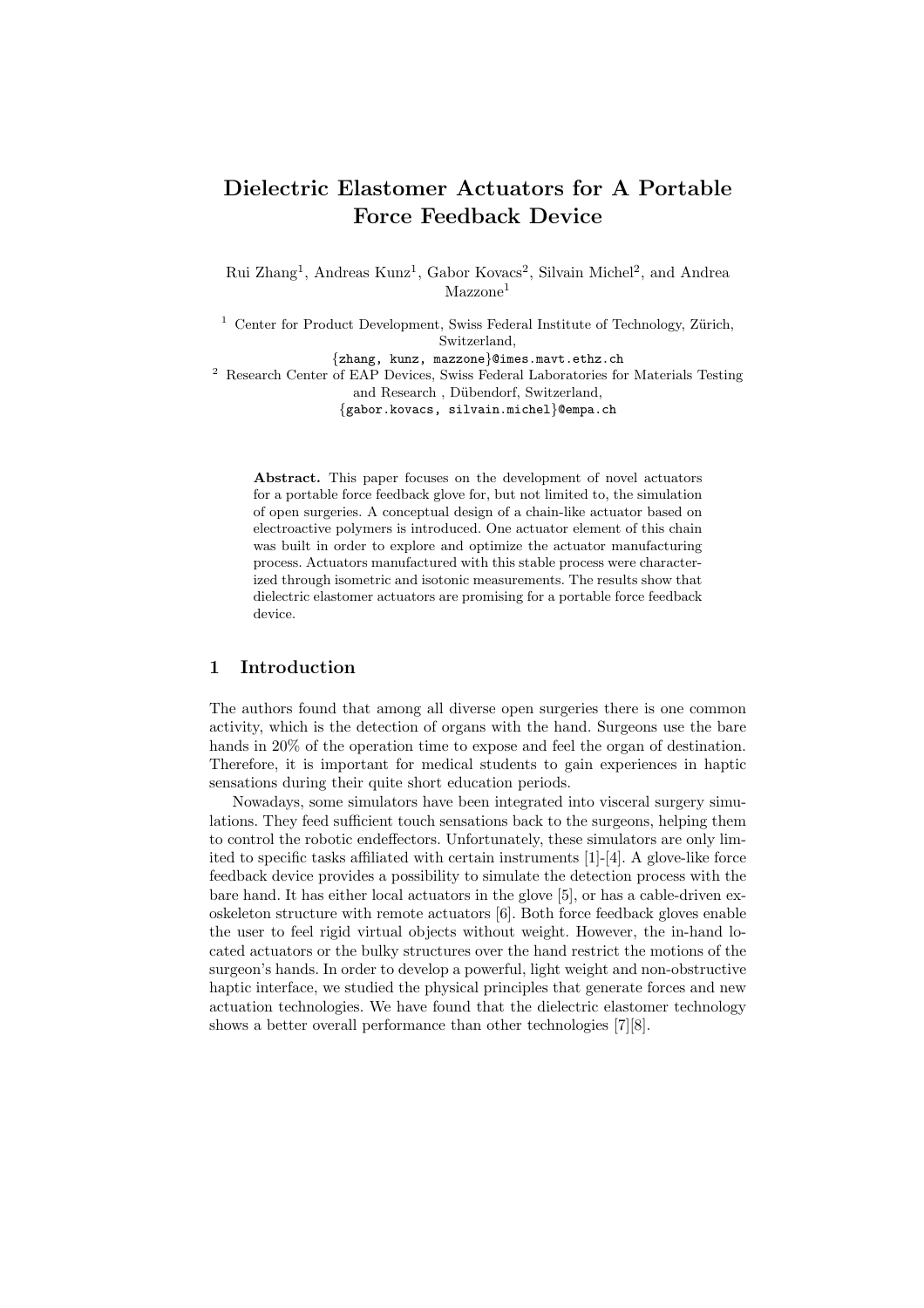Dielectric elastomers, a subgroup of electroactive polymers, change shapes when subjected to a electric field. They have light weight, high strain response (215%, [8]) and a short response time [8]; and they are tailorable to fit different applications. Therefore, dielectric elastomer actuators are attractive for applications including biomimetic, robotic etc [9][11].

In this paper we discuss the development of dielectric elastomer actuators for glove-like force feedback devices. We first describe the requirements on actuators, then a conceptual design of a chain-like actuator and a stable manufacturing process of an actuator element. We then present measurements and results. In the end we conlude and discuss the work.

### 2 Requirements

In order to compare and select the actuation technologies, and to get the prerequisites to a proper actuator design, it is necessary to understand the hapticrelated issues during the detection, as well as the human haptic system [7]. Table 1 summarizes typical characteristics of the human hand required for a surgery simulation (typical values for other tasks are added in brackets).

The actuator has to generate forces with a human perceptual bandwidth when displaying forces to the user's fingertip. When the operator does not touch a virtual object, the actuator should follow a voluntary motion of the finger without impeding this motion. The elongation is taken as a relative length change of a tendon starting from the wrist to the fingertip, when the hand bends from the open position to the fist. Furthermore, Brooks recommends that for a satisfactory performance the control bandwidth has to be at least 10 times the necessary bandwidth [13][14].

| Requirements                                       | Surgery haptic simulation      |
|----------------------------------------------------|--------------------------------|
|                                                    | (Human haptic system)          |
| Min. sensing pressure                              | $\left 0.2\right N/cm^2$       |
| Max. force exertions of the fingers                | $5 N (30-40 N)$                |
| Sustained force exertions                          |                                |
| $(15\% \text{ of the max. force excitons})$        | $ 0-5 N (4.5-7 N) $            |
| Force control bandwidth of the fingers $ 1-30 $ Hz |                                |
| Perceptual bandwidth                               | $10-320$ $Hz$ $(10-1000$ $Hz)$ |
| Max. elongation                                    | 8%                             |

Table 1. Requirements on actuators for force feedback gloves [12]-[15].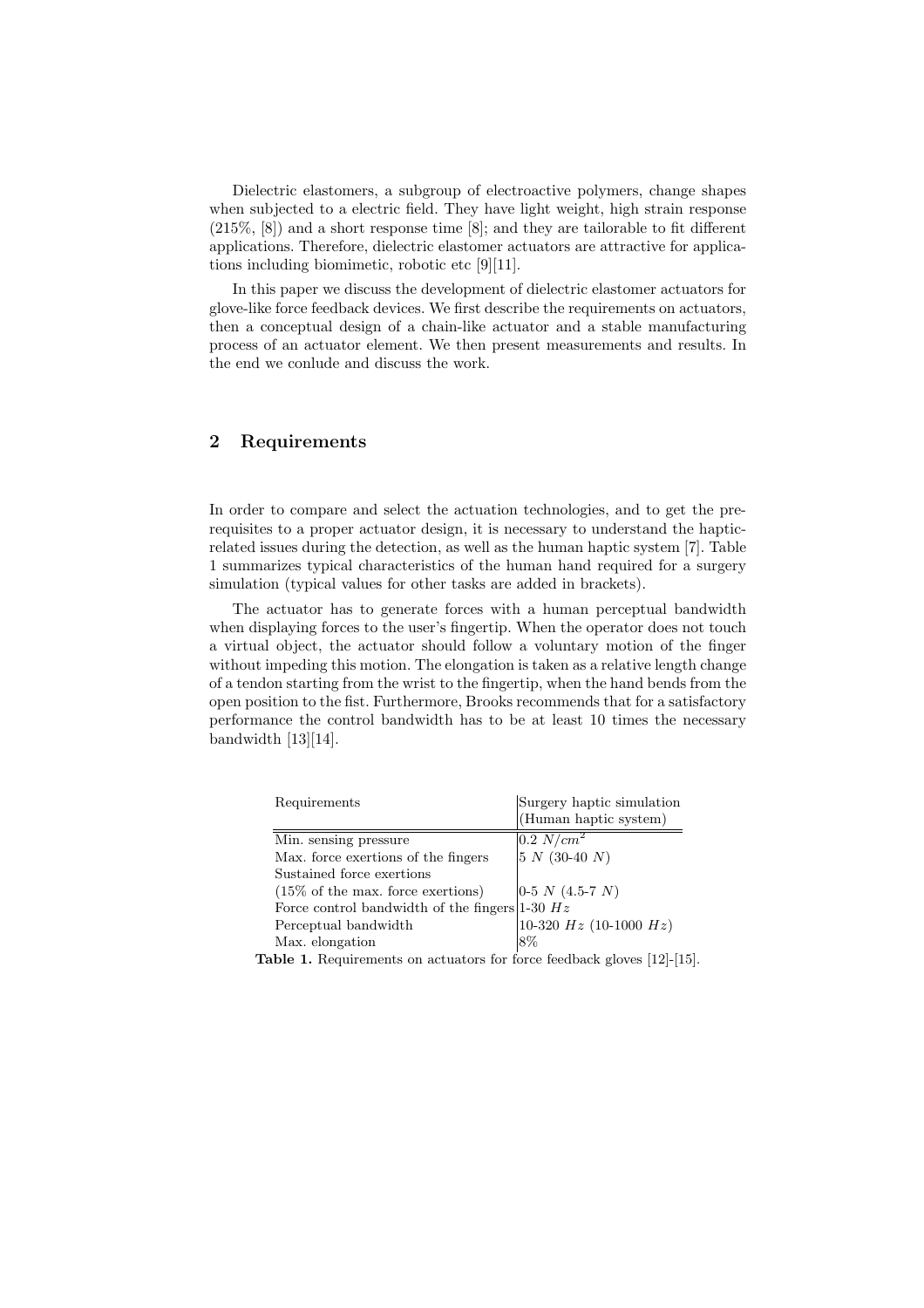## 3 Conceptual design of an actuator based on dielectric elastomers

#### 3.1 Dielectric elastomers

The working principle of a dielectric polymer actuator is shown in Figure 1. When a high DC voltage  $(kV)$  is applied, a thin dielectric elastomer film  $(\mu m)$ sandwiched by compliant electrodes expands in planar directions due to a pressure in the thickness direction induced by an electric field. When the voltage is switched off, the film regains the original shape.



Fig. 1. Working principle of a dielectric elastomer actuator.

Assuming that the volume remains constant, the effective pressure [9] is

$$
p = \epsilon_r \epsilon_0 \frac{U^2}{d^2} \tag{1}
$$

where  $\epsilon$  is the relative permittivity of the elastomer,  $\epsilon_0 = 8.854 \cdot 10^{-12} As/Vm$ is the permittivity in vacuum,  $U$  is the applied voltage and  $d$  is the thickness of the elastomer film. The pressure increases quadratically with the electrical field and thus it is the main relationship governing the actuator response.

### 3.2 Conceptual design of the chain-like actuator

Figure 2. L. shows the schematic of a chain-like actuator for the index finger, which can also be applied to other fingers. The actuator is mounted on a rubber glove. One end of the chain is grounded to the body, a nylon band around the wrist. The other end is attached to a ring around the fingertip. During a voluntary motion of the human operator, the actuator is controlled to follow the motion. As soon as the human operator contacts a virtual object, the actuator is deactivated and tries to contract to its initial shape. Thus, it gives a resistence force via the ring onto the ventral side of the fingertip, blocking the finger's motion.

Figure 2. R. shows a demonstrator of the chain-like actuator. Several actuator elements are connected in series to form a chain. Each actuator element works in principle the same as the aforementioned dielectric elastomer actuator. However, the output is restricted only in the length direction, which contributes to the final output of the chain. An actuator element comprises four parts: a *dielectric* elastomer film, a fixture that holds the pre-tension, compliant electrodes and connectors that feed the actuator.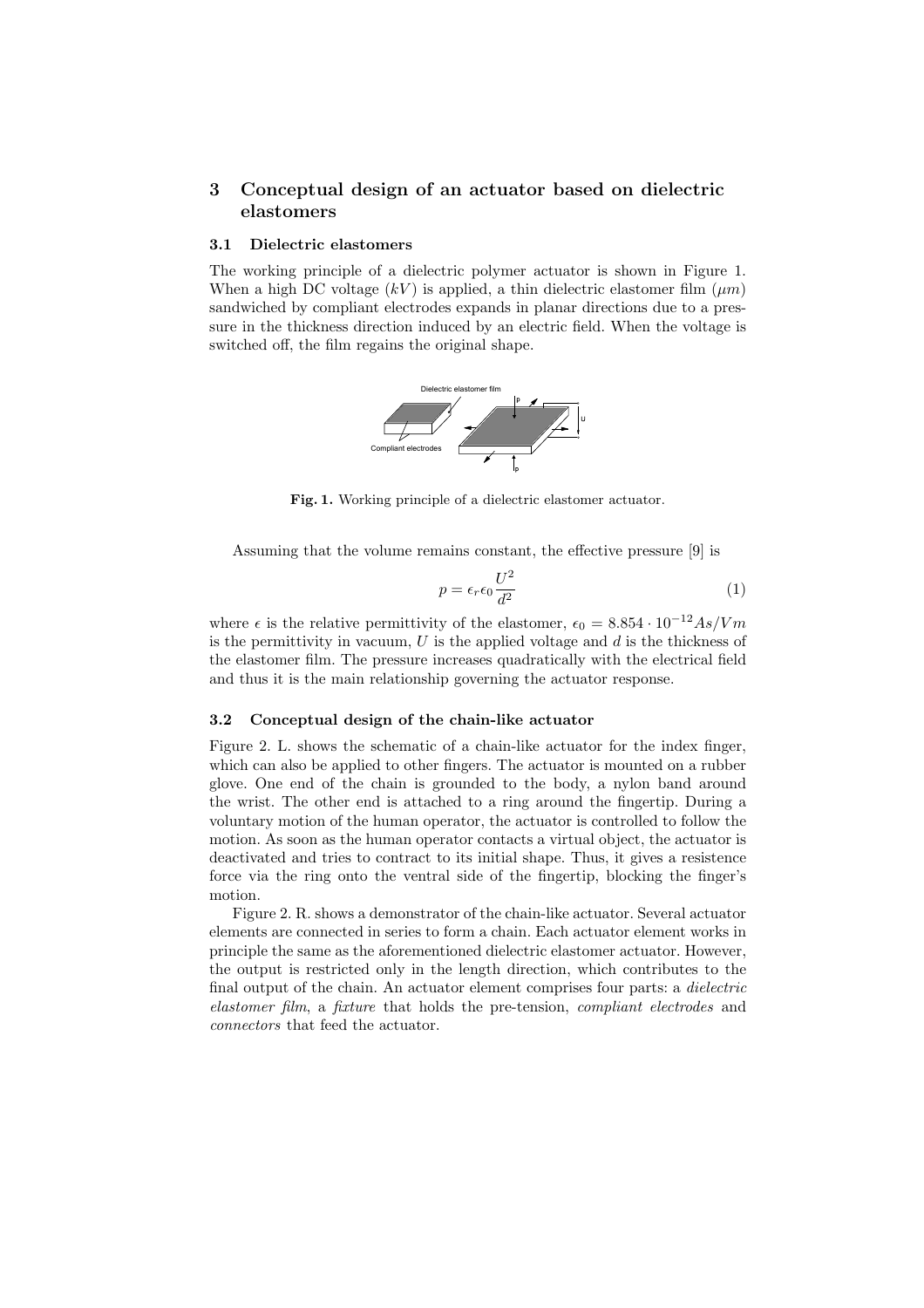

Fig. 2. L.: Schematic of a chain-like actuator for the index finger. R.: Demonstrator. a: connector, b: fixture, c: dielectric elastomer film sandwiched by compliant electrodes, d: ring, e: chain-like actuator, f: rubber glove, g: power supply, h: nylon band, i: mass, j: output direction.

# 4 Actuator manufacturing

The manufacturing process of a one-layer actuator element is briefly introduced in four parts.

Dielectric elastomer film: A commercial available acrylic dielectric elastomer film VHB 4910 [16] was used. It was radially pre-stretched by a torus (Figure 3.1.). The thickness after a two-turn pre-stretching is 0.109 mm, starting from an original thickness of 1 mm.

Compliant electrode: Grease, graphite powder, graphite powder mixed with silicone oil, hammered copper, and beaten gold were tested concerning their thickness, adhesion to the dielectric elastomer film, difficulties in handling, and electrical break down voltage.

In order to prevent the sticky acrylic film from agglutinating, talc was applied onto the the film with the central areas on both sides protected with circular masks (Figure 3.2.). The beaten gold with a thickness of 250  $nm$  was applied to the film when it was one turn more pre-stretched than the actually required prestretching. When rewinding this additional turn, a corrugated electrode surface resulted (Figure 3.3-5.).

Connector : Copper tape, metal aluminium tape or aluminium foil were compared concerning their resistance, dimension, and adhesion. The copper tape with an adhesive layer was chosen (Figure 3.6.).

A protective film (Figure 3.7.) of the same elastomer was used to eliminate peak stresses in the transitions from the rigid fixture to the highly pre-stretched film.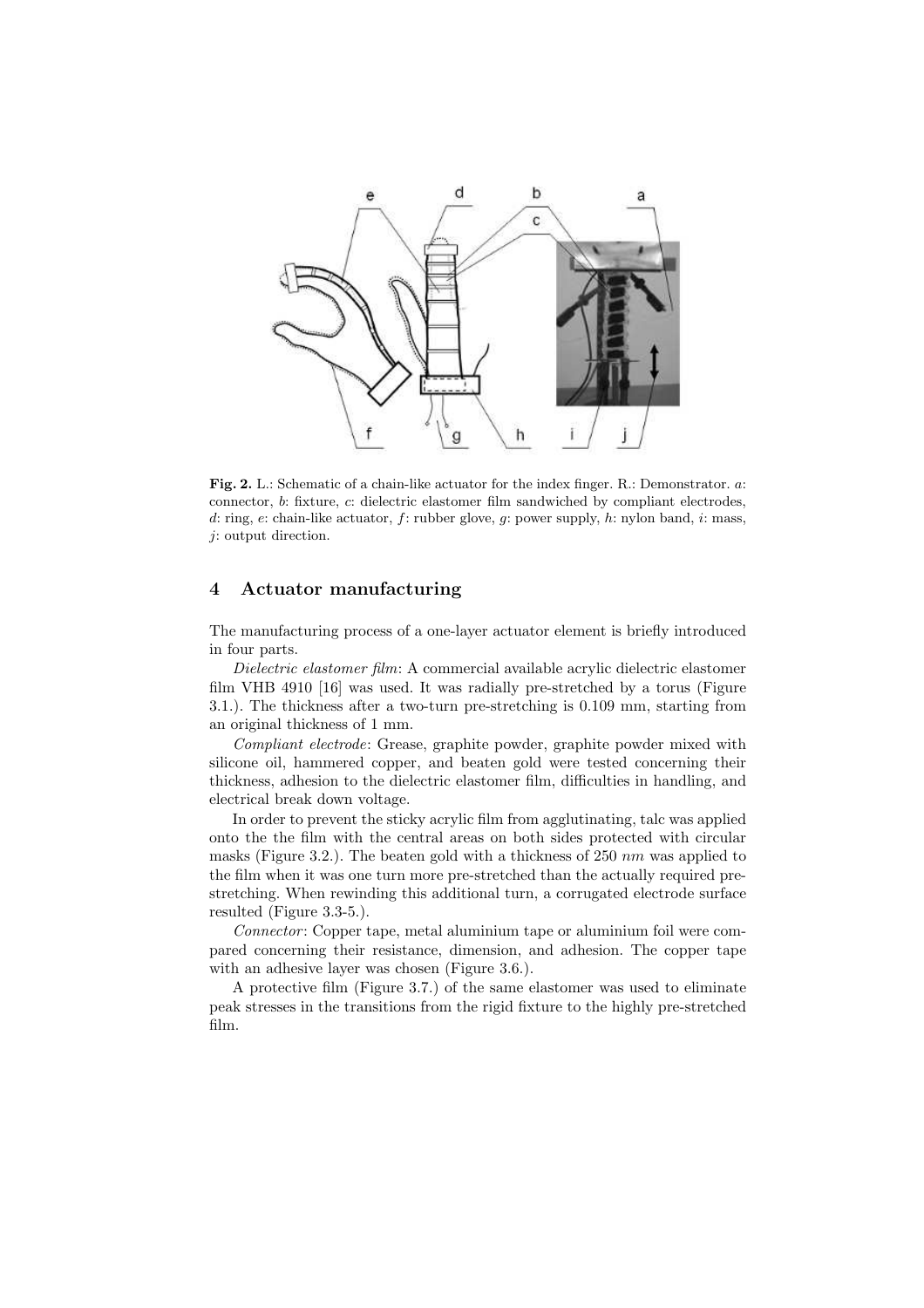Fixture: Two strips of the same elastomer, that stick to the polymer film, hold the pre-tension in the middle of the film. (Figure 3.8.). The upper and the lower end of the film were fixed by plastic films (Figure 3.9.) and were then fixed by the aluminium clamps for the measurement setups. These rigid parts hold the pre-tension on both ends of the film.

Based on this manufacturing process, multi-layer actuators can also be produced by stacking the elastomer films and compliant electrodes.



Fig. 3. Manufacturing process of a one-layer actuator element. a: torus, b: dielectric elastomer film, c: talc, d: circular mask, e: dielectric elastomer film, f: electrode, g: compliant electrode,  $h$ : connector,  $i$ : protective film,  $j$ : strips,  $k$ : plastic film.

### 5 Measurements

Isometric and isotonic measurements were carried out to characterize the maximum strain and the maximum contractile force of the actuator. The isometric measurement gives the contractile force versus the voltage while the actuator's length remains the same. The isotonic measurement determines the relative change of the actuator's length versus the voltage under a constant load.

Isometric measurement: Figure 4. L. shows the setup for the isometric measurement. Both ends of the actuator were fixed by two aluminium clamps with the upper clamp connected to a force transducer S2 by HBM. The signals were amplified by a measuring amplifier (AE 301 S7, HBM). The driving voltage (square wave signal) was provided by a regulated high voltage power supply (AIP HCL 35-12500POS, F.u.G. Elektronik GmbH) and was controlled manually through a high voltage relay (H-507-1004, Hengstler). The applied voltage on the actuator was measured by using a high voltage probe by Peaktech. The signals from the force and voltage measurements were acquired by a data ac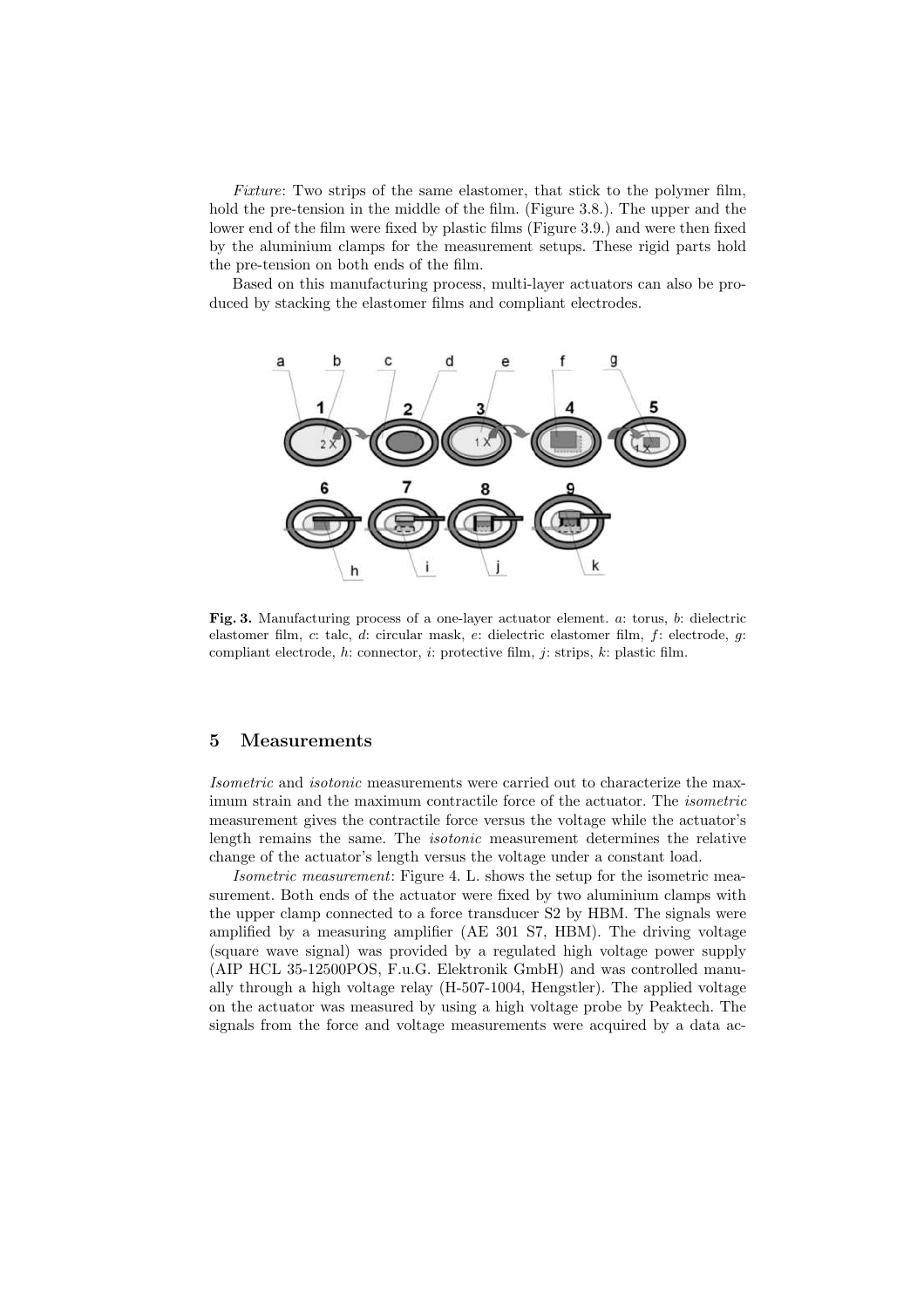quisition card (NI PCI-6070E, National Instruments) and Labview (BNC-2090) using two channels.

A defined initial load was applied to the actuator by adjusting the distance between the two clamps. The length was kept constant during all measurements. When the actuator was activated, it relaxed and lowered the pre-tension. The force difference was measured as the maximum contractile force.



Fig. 4. Setup of the *isometric* (L.) and *isotonic* (R.) measurement. a: force transducer, b: aluminium clamps, c: connectors, d: dielectric elastomer applied with compliant electrodes, e: plastic film, f: mass.

Isotonic measurement: Figure 4. R. shows the isotonic measurement setup. The actuator was fixed at the upper end to an aluminium clamp and at the lower end to a mass to keep the initial pre-tension. A video extensometer (OVEX ME-46) was used to measure the elongation of the actuator under a defined mass. The data aquisition channels, high voltage supply, relay and probe were the same as for the isometric measurement.

### 6 Results

Linear actuators with one-layer and multi-layers were manufactured and characterized. Results of the one-layer linear actuator are presented.

Isometric measurement (Figure 5. L.): The contractile force versus the voltage was measured when the actuator was subjected to different initial pre-strain forces. The results show that the contractile force increased non-linearly when the voltage or the initial force increased. A force variation of 0.7 N was measured at 4.5 kV under a initial pre-strain force of 4 N. All forces were acquired 0.2 seconds after the voltage was applied.

Isotonic measurement (Figure 5. R.): The elongation versus the voltage was measured when the actuator was subjected to different masses. The results show that the elongation increased with the voltage approximately in a quadratic manner. The larger the mass was, the larger the elongation became. An elongation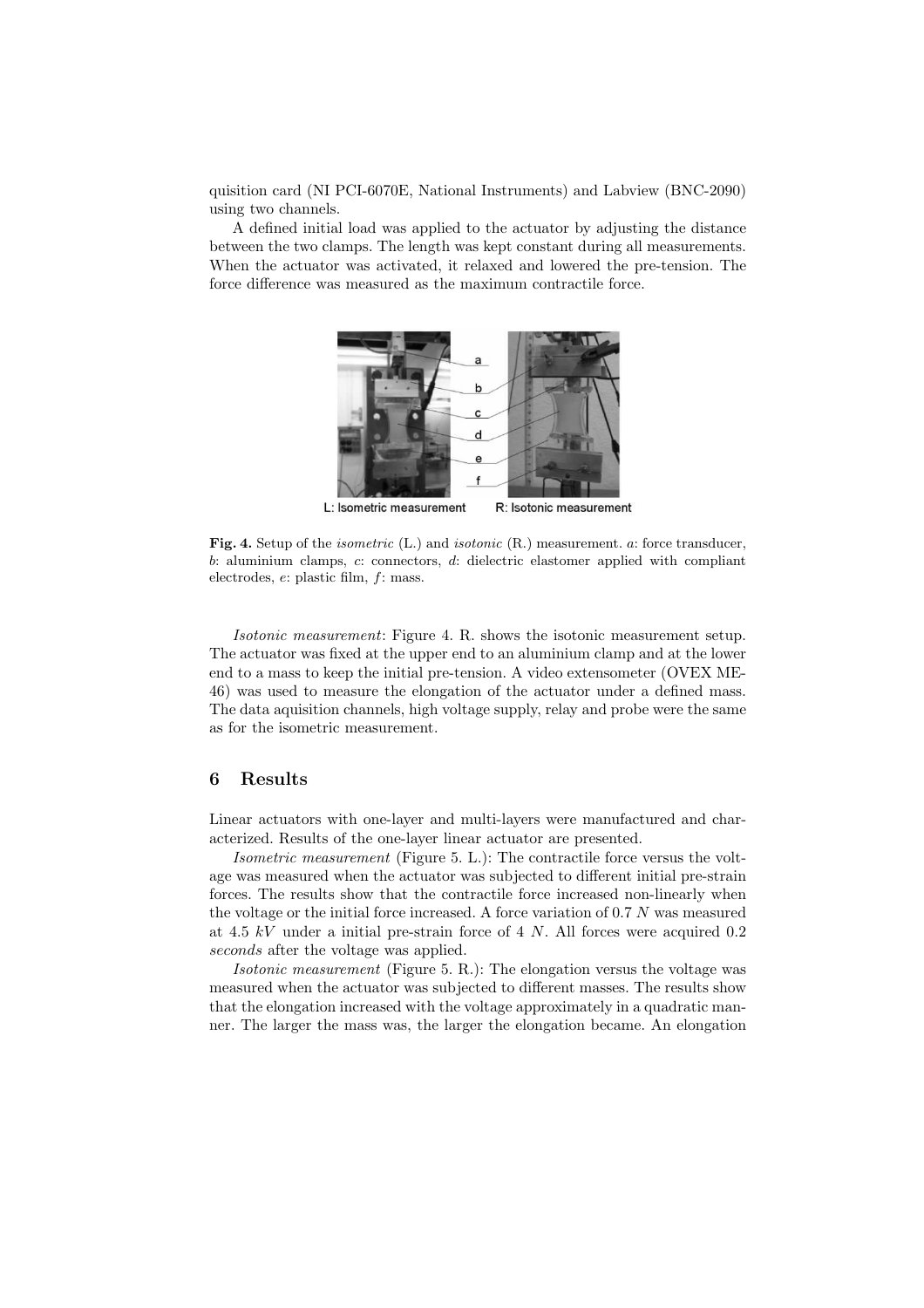of 10.2% was measured at 4.5 kV under a mass of 230 g. All elongations were acquired 4 seconds after the voltage was applied, since they tended to be stable then.



Fig. 5. L. Isometric measurement: The variation of contractile forces vs. the voltage under the initial forces of 2 and 4  $N$ . R. *Isotonic measurement*: the elongation vs. the voltage under the masses of 75, 127 and 230 g.

### 7 Conclusion and Discussion

In this study, the concept of a chain-like actuator based on the dielectric elastomer technology is presented. A stable manufacturing process for the one-layer actuator element was found. The results of the isometric and isotonic measurements indicate that, concerning the light weight, contractile force, and the elongation, the dielectric elastomer actuator of a compact structure promises to provide the required force feedback to the user. Variations in the actuator design such as multi-layer, multi-element or multi-layer-element configurations might enhance the actuator performance, and allow other haptic display tasks in virtual environments.

The experiments with two samples for each measurement are neither able to provide statistical results, nor to determine key parameters for the actuator configuration. Actuator characterizations (including dynamic responses) based on the established manufacturing process will be done in future.

The required electrical field (10-100  $V/\mu m$ ) is much higher than the break down strength of air  $(2-3 V/\mu m)$ . The actuator needs to be sealed and insulated from air. In addition, the electrical insulation and the over-current protection in the electric circuit have to be well studied in order to provide sufficient electrical safety to the user.

The inherent viscosity of the acrylic elastomer resulted in the relaxation during isometric measurements and in the creeping during isotonic measurements. These time-dependent and non-linear responses are great challenges for the actuator control. The high pre-stretching, although reducing the viscosity, makes